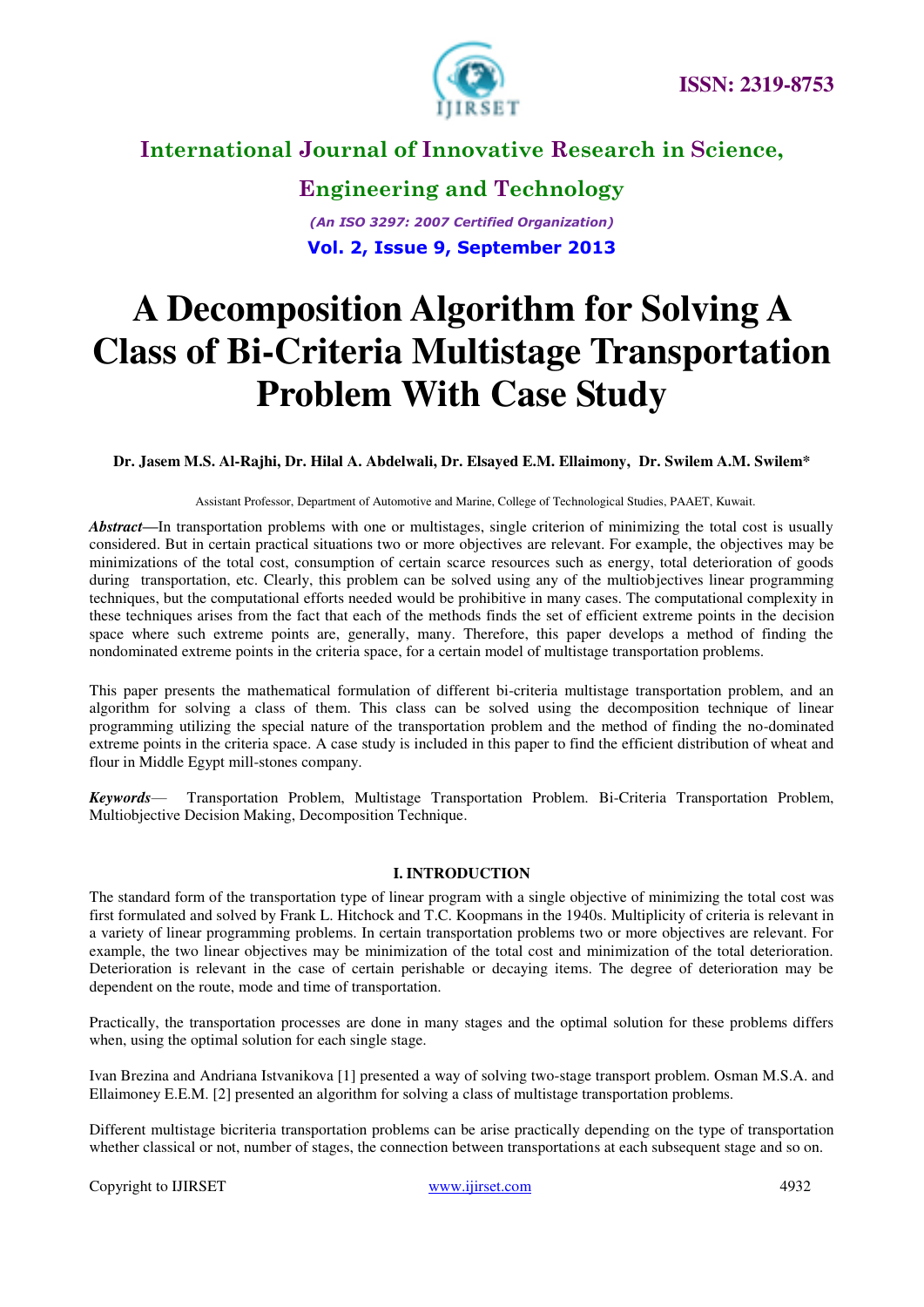

# **Engineering and Technology**

### *(An ISO 3297: 2007 Certified Organization)*  **Vol. 2, Issue 9, September 2013**

Intensive investigation on multiobjective linear transportation problems (MOLTP) have been made by several researchers. Aneja and Nair [3] presented a bicriteria transportation problem model. Lee and Moor [4] studied the optimization of transportation problems with multiobjectives. Diaz [5,6] and Iserman [7] proposed the procedures to generate all non-dominated solutions to the MOLTP. Current et al [8] prepared a review of multiobjective design of transportation networks. Ringuest J.L. and Rinks D.B. [9] proposed the interactive solutions for linear multiobjective transportation problem.

Recently, Yousria Abo-elnaga et al (2012) [12] introduced a trust region globalization strategy to solve multi-objective transportation, assignment, and transshipment problems. Khurana et al (2011) [13] studied a transshipment problem with mixed constraints. Also. In (2012) Khurana et al [14] they introduced an algorithm for solving time minimizing capacitated transshipment problem.

In this paper formulations of different bicriteria multistage transportation problems, and an algorithm for solving a class of them are presented, this class of bicriteria multistage transportation problems can be solved using the decomposition technique of linear programming [10,11] utilizing the special nature of the transportation problems. The presented algorithm determines the points of the nondominated set in the objective space instead of in the decision space. The method consists of solving the same multi stage transportation problem repeatedly but with different objectives and each iteration gives either a new nondominated extreme point or changes the direction of search in the objective space.

Also the method consists of decompose the bicriteria multistage transportation problems into:

- Subproblems corresponding to every stage
- A master program which ties together the subproblems.

Every subproblem constitutes a bicriteria transportation problem, and the algorithm terminates when no more new nondominated extreme point is available.

#### II. **FORMULATION OF BICRITERIA MULTI-STAGE TRANSPORTATION PROBLEMS**

The formulations of different bicriteria multistage transportation problems which are presented in this paper almost cover several real situations. The proposed formulations enable the decision maker discussing such transportation problems to find his goal.

#### **A. BICRITERIA MULTISTAGE TRANSPORTATION PROBLEMS OF THE FIRST KIND (BMTP 1):**

This case represents bicriteria multistage transportation problems without any transportation restrictions on the intermediate stages. In order to obtain the mathematical formulation of the problems representing this case let us assume that:

- $c_{ij}$ : minimum transportation costs between the first stage sources and the last stage destinations.
- $d_{ii}$ : minimum deterioration of a unit while transporting from first stage sources to last stage destinations.
- a<sub>i</sub>: Availabilities of the first stage sources.
- bj : Requirements of the last stages destinations.
- xij: Amounts transported from i to j.

Then the problem takes the form: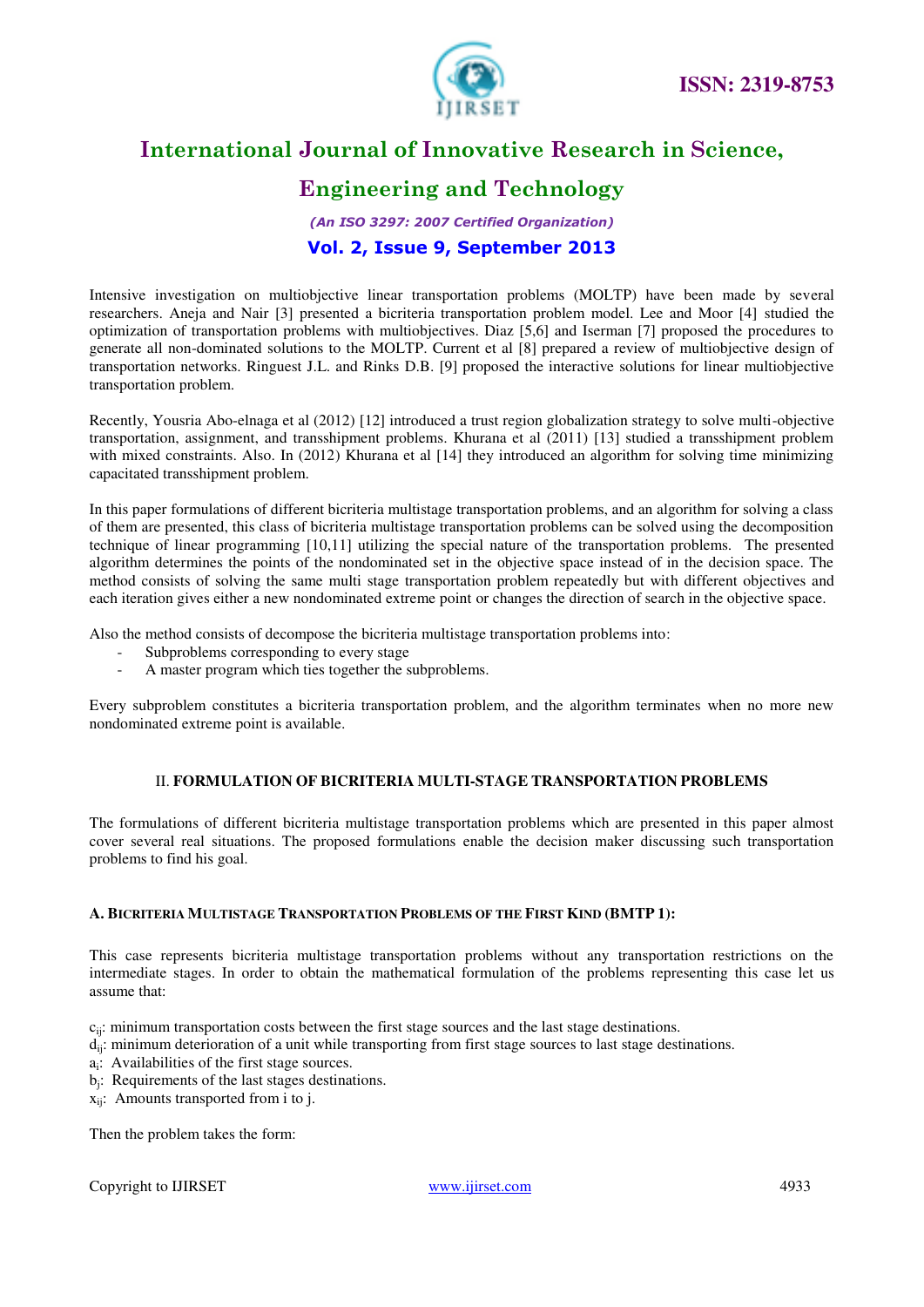



### **Engineering and Technology**

*(An ISO 3297: 2007 Certified Organization)*  **Vol. 2, Issue 9, September 2013**

Minimize 
$$
z_1 = \sum_{i=1}^m \sum_{j=1}^n c_{ij} x_{ij}
$$
,  

$$
z_2 = \sum_{i=1}^m \sum_{j=1}^n d_{ij} x_{ij}
$$
,

Subject to:

$$
\sum_{j=1}^{m} x_{ij} = a_i, \qquad i = 1, 2, ..., m,
$$
  

$$
\sum_{j=1}^{m} x_{ij} = b_j, \qquad j = 1, 2, ..., n,
$$
  

$$
x_{ij} \ge 0 \qquad \text{for all } i, j.
$$

#### **B. BICRITERIA MULTISTAGE TRANSPORTATION PROBLEMS OF THE SECOND KIND (BMTP 2):**

This case represents bicriteria multistage transportation problems in which the transportation at any stage is independent of transportation at the other stages.

In order to obtain the mathematical formulation of the problems representing this case let us assume that, for  $K<sup>th</sup>$  stage, K=1, 2, …, N; the availabilities of the sources are ( *k*  $a_{i_k}^k$ ),  $i_k=1, 2, ..., m_k$ ; the requirements at the destinations are ( *k*  $b_{j_k}^k$ ),  $j_k = 1$ , 2, ...,  $n_k$ ; the cost of transporting one unit from source  $(i_k)$  to destination  $(j_k)$  is  $\binom{i_k}{k}$ *k*  $c_{i_kj}^{\kappa}$ ); and the deterioration of one unit while transporting from  $(i_k)$  to  $(j_k)$  is ( *k*  $d_{i_kj_{k-j_k}}^{\kappa}$ 

The mathematical formulation for this case can be written as (N) single stage bicriteria transportation problems in the form:

$$
\min. z_1^k = \sum_{i_k=1}^{m_k} \sum_{j_k=1}^{n_k} c_{i_k j_k}^k x_{i_k j_k}^k
$$

$$
z_2^k = \sum_{i_k=1}^{m_k} \sum_{j_k=1}^{n_k} c_{i_k j_k}^k x_{i_k j_k}^k
$$
  
Subject to

$$
\sum_{j_k=1}^{n_k} x_{i_kj_k}^k = a_{i_k}^k, \ \ i_k = 1, 2, ..., m_k,
$$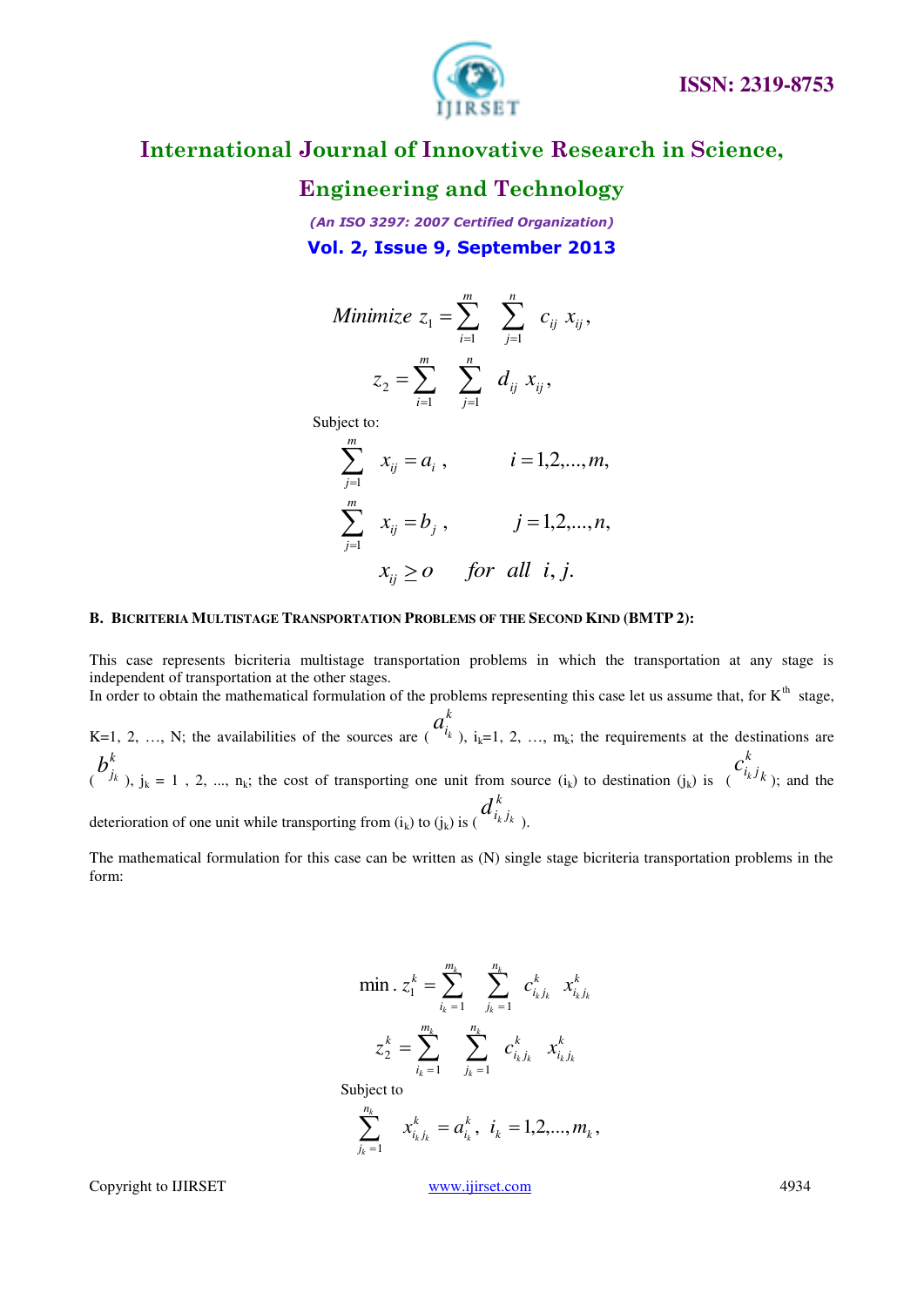

### **Engineering and Technology**

*(An ISO 3297: 2007 Certified Organization)*  **Vol. 2, Issue 9, September 2013**

$$
\sum_{j_k=1}^{m_k} x_{i_k j_k}^k = b_{i_k}^k, \ \ j_k = 1, 2, ..., n_k,
$$
  

$$
x_{i_k j_k}^k \geq 0 \ \text{for all } i_k, \ j_k, k = 1, 2, ..., N;
$$

The minimum transportation cost is given as:

$$
z_1^* = \sum_{k=1}^N \quad z_1^k
$$

And the minimum deterioration is given as:

$$
z_2^* = \sum_{k=1}^N \quad z_2^k
$$

#### **C. BICRITERIA MULTISTAGE TRANSPORTATION PROBLEMS OF THE THIRD KIND (BMTP 3):**

This case represents bicriteria multistage transportation problems with some additional transportation restrictions on the intermediate stages which does not effect the bicriteria transportation problem formulation at each stage.

The mathematical formulation of the problem representing this case is given us:

*kk*

$$
\begin{aligned}\n\min \quad & z_1 = \sum_{k=1}^N \sum_{i_k=1}^{m_k} \sum_{j_k=1}^{n_k} c_{i_k j_k}^k x_{i_k j_k}^k \\
& z_2 = \sum_{k=1}^N \sum_{i_k=1}^{m_k} \sum_{j_k=1}^{m_k} d_{i_k j_k}^k x_{i_k j_k}^k \\
\text{Subject to} \\
& \sum_{j_k=1}^{n_k} x_{i_k j_k}^k = a_{i_k}^k \quad \text{if } i = 1, 2, \dots, m_k; \\
& \sum_{j_k=1}^{m_k} x_{i_k j_k}^k = b_{i_k}^k \quad \text{if } j_k = 1, 2, \dots, n_k; \\
& F_n (x_{i_{k-1}}^{k-1} j_{k-1}, x_{i_k j_k}^k, x_{i_{k+1}}^{k+1} j_{K+1}) = b^o \\
& x_{i_k j_k}^k \geq o \quad \text{for all } i_k, j_k \quad k = 1, 2, \dots, N;\n\end{aligned}
$$

Where:

 $F_{r_k}$ , k= 1, 2, ..., N are linear functions representing the additional transportation restrictions at the (N) stages and, r is the umber of this linear functions at the  $k<sup>th</sup>$  stage.

#### **D. BICTERIA MULTISTAGE TRANSPORTATION PROBLEMS OF THE FOURTH KIND (BMTP4):**

This case represents bicriteria multistage transportation problems in which the subtraction between the input and the output transportation commodity is known at the sources (destinations) of each intermediate stage. The assumed transportation restrictions in this case affect the transportation formulation of each individual stage.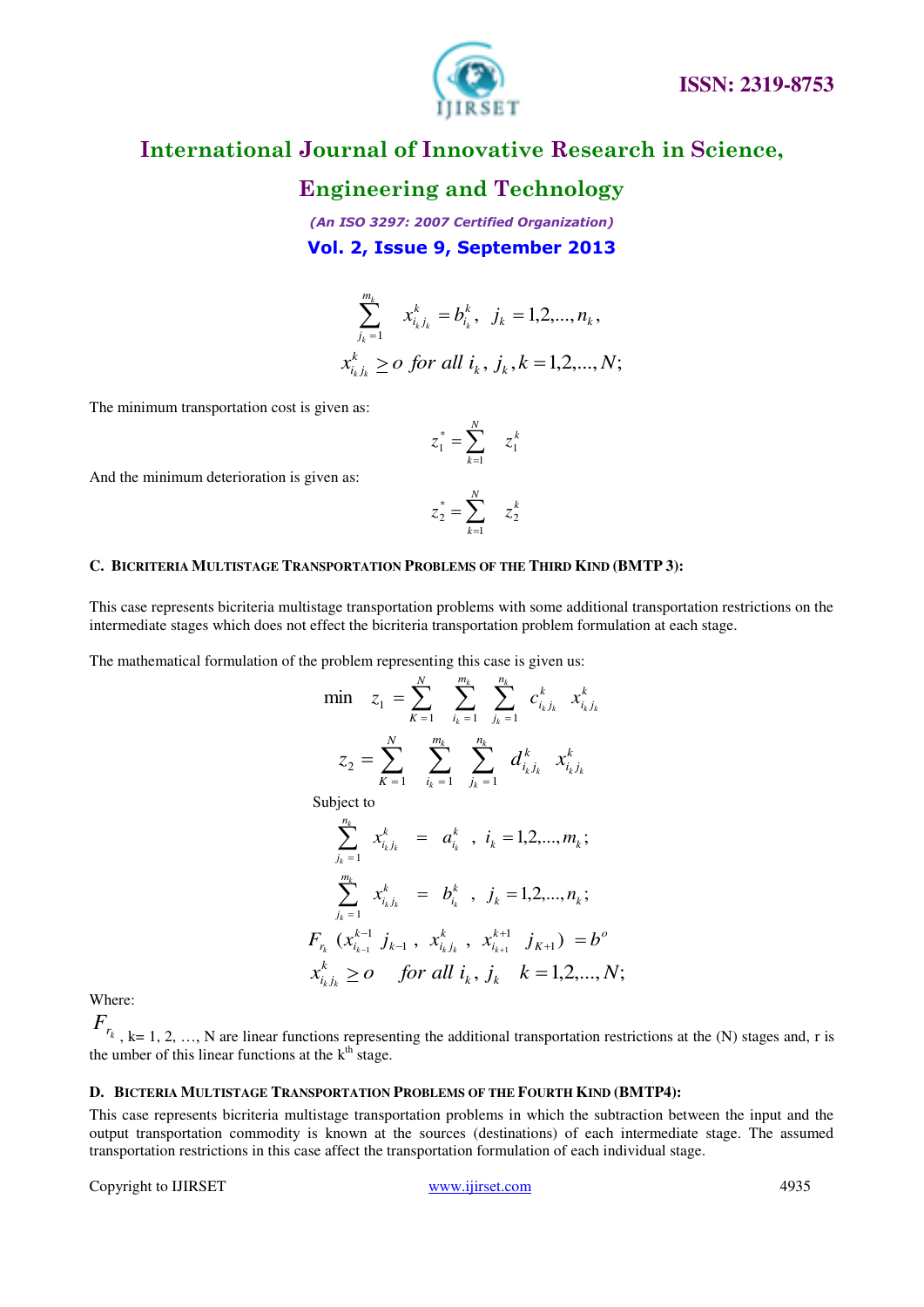

### **Engineering and Technology**

*(An ISO 3297: 2007 Certified Organization)*  **Vol. 2, Issue 9, September 2013**

The mathematical formulation of the problem representing this case is given as:

$$
\begin{aligned}\n\min \quad & z_1 = \sum_{k=1}^{N} \sum_{i_k=1}^{m_k} \sum_{j_k=1}^{n_k} c_{i_k j_k}^k x_{i_k j_k}^k \\
& z_2 = \sum_{k=1}^{N} \sum_{i_k=1}^{m_k} \sum_{j_k=1}^{n_k} d_{i_k j_k}^k x_{i_k j_k}^k\n\end{aligned}
$$

Subject to:

*m*

*k*

1

 $\overline{a}$ 

$$
\sum_{j_1=1}^{n_k} x_{i_1j_1}^k = a_{i_1}^k, i_1 = 1, 2, ..., m_1;
$$
\n
$$
\sum_{k=1}^{m_{k-1}} x_{i_{k-1}j_{k-1}}^{k-1} - \sum_{j_k=1}^{n_k} x_{i_kj_k}^k = b_{j_{k-1}}^{k-1},
$$

$$
i_{k-1} = 1
$$
\n
$$
j_{k-1} = 1, 2, ..., n_{k-1}; i_k = 1, 2, ..., m_k; k = 1, 2, ..., N
$$
\n
$$
\sum_{i_N=1}^{m_N} x_{i_N j_N}^N = b_{j_N}^N, j_N = 1, 2, ..., n_N;
$$
\n
$$
x_{i_k j_k}^k \ge 0 \quad \text{for all } i_k, j_k \quad k = 1, 2, ..., N;
$$

(BMTP1) Is solved as a single stage bicriteria transportation problem.

(BMTP2) Can be solved as N single stage bicriteria transportation problems and the nondominated solutions can be obtained from the sum of the solutions for each individual stage.

(BMTP3) Can be solved using the decomposition technique utilizing the special nature of the transportation problems for determining the points of the nondominated set in the objective space.

(BMTP4) Can be solved using any algorithm for solving multiobjective linear programming problems.

An efficient solution for any model is defined as that point in the feasible domain of that model for which there is no other feasible point which dominates it for all the objectives.

Its image in the objective space is called a nondominated solution.

In the following we will present an algorithm for determining all nondominated extreme points of the (BMTP3) model from which the solution of the (BMTP1) and the (BMTP2) models can be deduced as special cases from it. Let: for independent constraints:

 $D^k$ , k= 1, 2, ..., N be the technological matrix of the k<sup>th</sup> stage activity,  $D^k$  is  $(m_k + n_k) * (m_k + n_k)$  matrix, N is the number of stages,  $m_k$  is the number of sources at  $k<sup>th</sup>$  stage,  $n_k$  is the number of destinations.

 $b^k$  be the column vector consisting of the availabilities and requirements of the  $k^{\text{th}}$  subproblem,  $b^k$  is an  $(m_k + n_k) * 1$ column vector.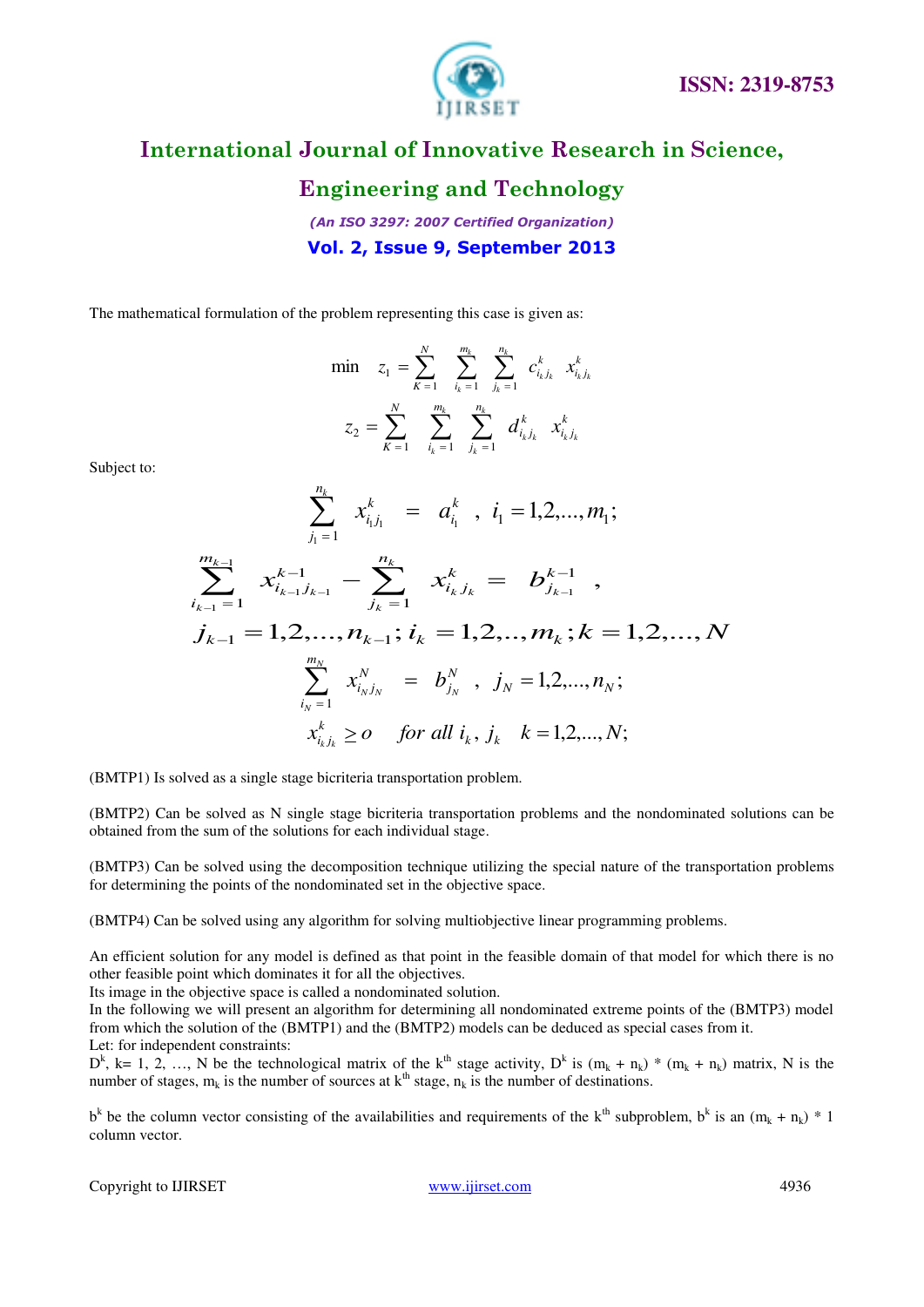

# **Engineering and Technology**

*(An ISO 3297: 2007 Certified Organization)*  **Vol. 2, Issue 9, September 2013**

It follows that each set of independent constraints can be written as:

 $D^k x^k = b^k$ ,  $k = 1, 2, ..., N$ 

 $x^k$  represent the vector of the corresponding variables,  $x^k$  is  $(m_k + n_k) * 1$  column vector.

Let: For the common constraints:

 $A_{\alpha}^{k}$  be the technogical matrix of  $k^{th}$  stage activity,  $A_{\alpha}^{k}$  is  $m_0 * (m_k * n_k)$  matrix,  $m_0$  be the number of common constraints.  $b<sup>0</sup>$  be its corresponding common resources vector,  $b<sup>0</sup>$  is  $(m<sub>0</sub> * 1)$  column vector.

This gives:

 $A^{1}x^{1} + A^{2}x^{2} + \dots + A^{k}x^{k} + \dots + A^{N}x^{N} = b^{0}$ 

Let: for the objective functions:

 $c^{K}$  represent the vector of the first criterion coefficients for the k<sup>th</sup> stage activity,  $c^{k}$  is  $1*(m_{k}*n_{k})$  row vector.  $d^k$  represent the vector of the second criterion coefficients for the k<sup>th</sup> stage activity,  $d^k$  is  $1*(m_k*n_k)$  row vector.

Let: For the master program:

B be the basic matrix associated with the current basic solution, B is  $(m_0*N) * (m_0+N)$  matrix.  $C_B$  be the row vector of the corresponding coefficients in the objective function,  $C_B$  is 1\*(m<sub>0</sub>+N) row vector.  $R_0$  is the matrix of size  $(m_0 + N)^*m_0$  consisting of the first m<sub>0</sub> columns of B<sup>-1</sup>, and  $v_j$  is the  $(m_0 + j)$ <sup>th</sup> column of the same matrix  $B^{-1}$ 

#### **III. AN ALGORITHM FOR SOLVING (BMTP3)**

The algorithm presented here is divided into two phases.

#### *Phase 1:*

Determine the nondominated extreme points in the objective space. And the algorithm is validated by the following theorem [3].

#### **Theorem:**

A point  $z^{(q)} = (z_1^{(q)}, z_2^{(q)})$  is a nondominated extreme point is the objective space if and only if  $z^{(q)}$  is recorded by the algorithm.

### *Phase II:*

Phase II Is the decomposition algorithm which can be found in [2]. Since the special structure of the (BMTP3) model may allow the determination of the optimal solution by, first decomposing the problem into small subproblems and then solving those subproblems almost independently, then the decomposition algorithm for solving large scale linear programming problems utilizing the special nature of transportation problem can be used to solve it.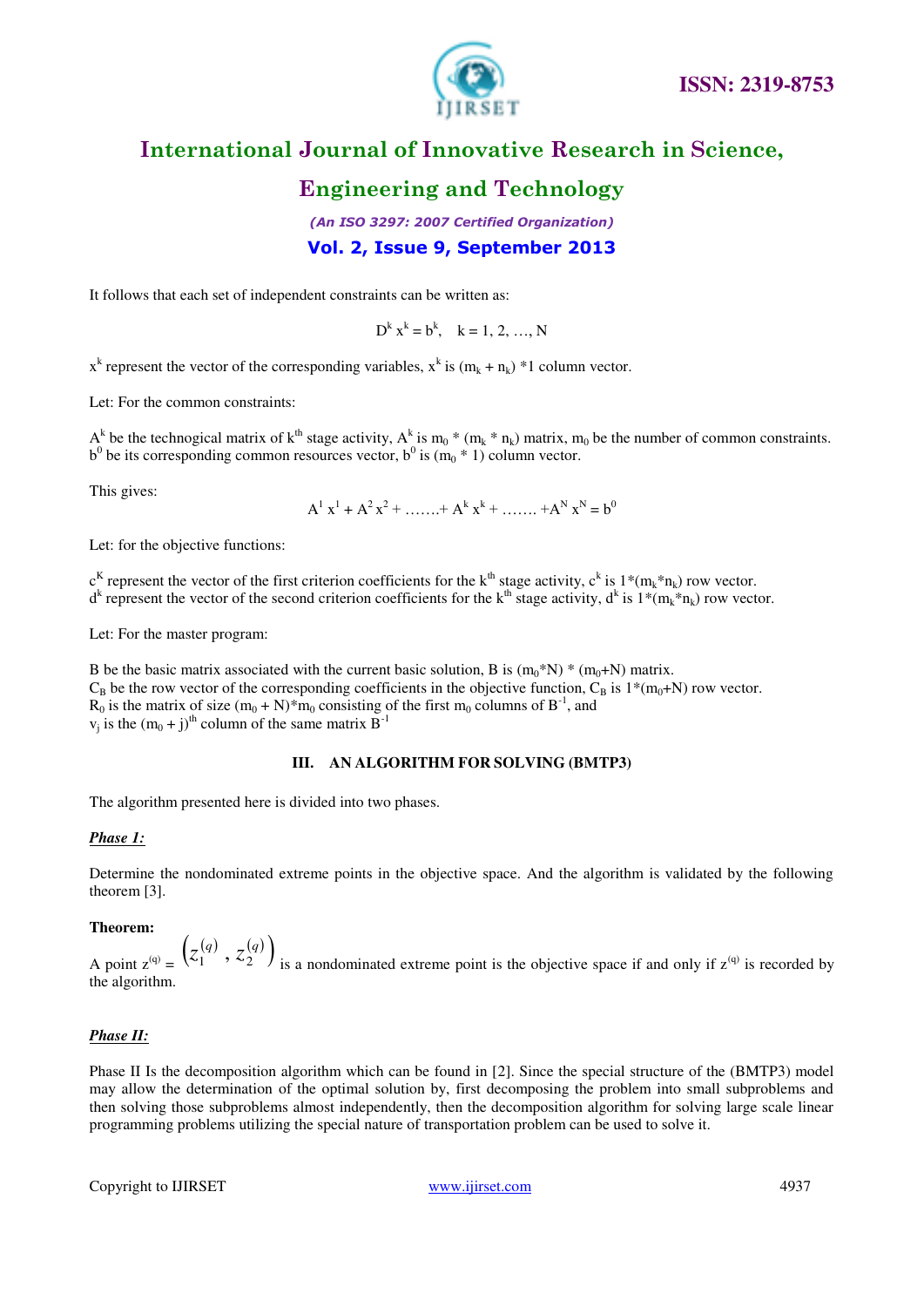

### **Engineering and Technology**

*(An ISO 3297: 2007 Certified Organization)*  **Vol. 2, Issue 9, September 2013**

#### *A. Phase I:*

**Step 1:** Go to phase II, find

$$
z_1^{(1)} = Min. (z_1 / x \varepsilon M)
$$

And find

$$
z_2^{(1)} = Min. \left(z_2 / z_1 = z_1^{(1)} \text{ and } x \in M\right)
$$

Record (  $^{(1)}$  $z_1^{(1)},$  $^{(1)}$  $z_2^{(1)}$ ) and set q = 1. Similarly, go to phase II, find

$$
z_2^{(2)} = Min. (z_2 / x \varepsilon M)
$$

And find

$$
z_1^{(2)} = Min. \left(z_1 / z_2 = z_2^{(2)} \text{ and } x \in M\right)
$$
  
If  $(z_1^{(2)}, z_2^{(2)}) = (z_1^{(1)}, z_2^{(1)})$ , stop.

Otherwise record (  $(2)$  $z_1^{(2)},$  $(2)$  $z_2^{(2)}$ ) and set q = q+1 Defines sets  $L = \{(1,2)\}\$ and  $E = \phi$ , and go to step 2.

**Step 2:** Choose an element  $(r,s) \in L$  and set

$$
a_1^{(r,s)} = \left| z_2^{(s)} - z_2^{(r)} \right| \text{ and}
$$
  
\n
$$
a_2^{(r,s)} = \left| z_1^{(s)} - z_1^{(r)} \right| \text{ and}
$$

Go to phase II to obtain the optimal solution ( $x^k$ , k= 1, 2, .., N) to the multistage transportation problem.

$$
Min \sum_{k=1}^{N} \sum_{i_k, j_k} (e_1^{(r,s)} c_{i_k j_k}^k + a_2^{(r,s)} d_{i_k j_k}^k) x_{i_k j_k}^k
$$

Subject to:

$$
x^k \varepsilon M, x^k \geq 0, \quad k = 1, 2, \ldots, N
$$

If there are alternative optima, choose an optimal solution  $x^k$ , k= 1, 2, ..., N, for which

$$
\sum_{k=1}^N \sum_{i_k, j_k} (c_{i_k j_k}^k x_{i_k j_k}^{-k} \text{ min.})
$$

Let:  
\n
$$
\overline{Z_1} = \sum_{k=1}^{N} \sum_{\substack{i_k, j_k}} c_{i_k j_k}^k x_{i_k j_k}^{-k}
$$
\n
$$
\text{where } c_{i_k j_k} = \sum_{k=1}^{N} c_{i_k j_k}^k x_{i_k j_k}^{-k}
$$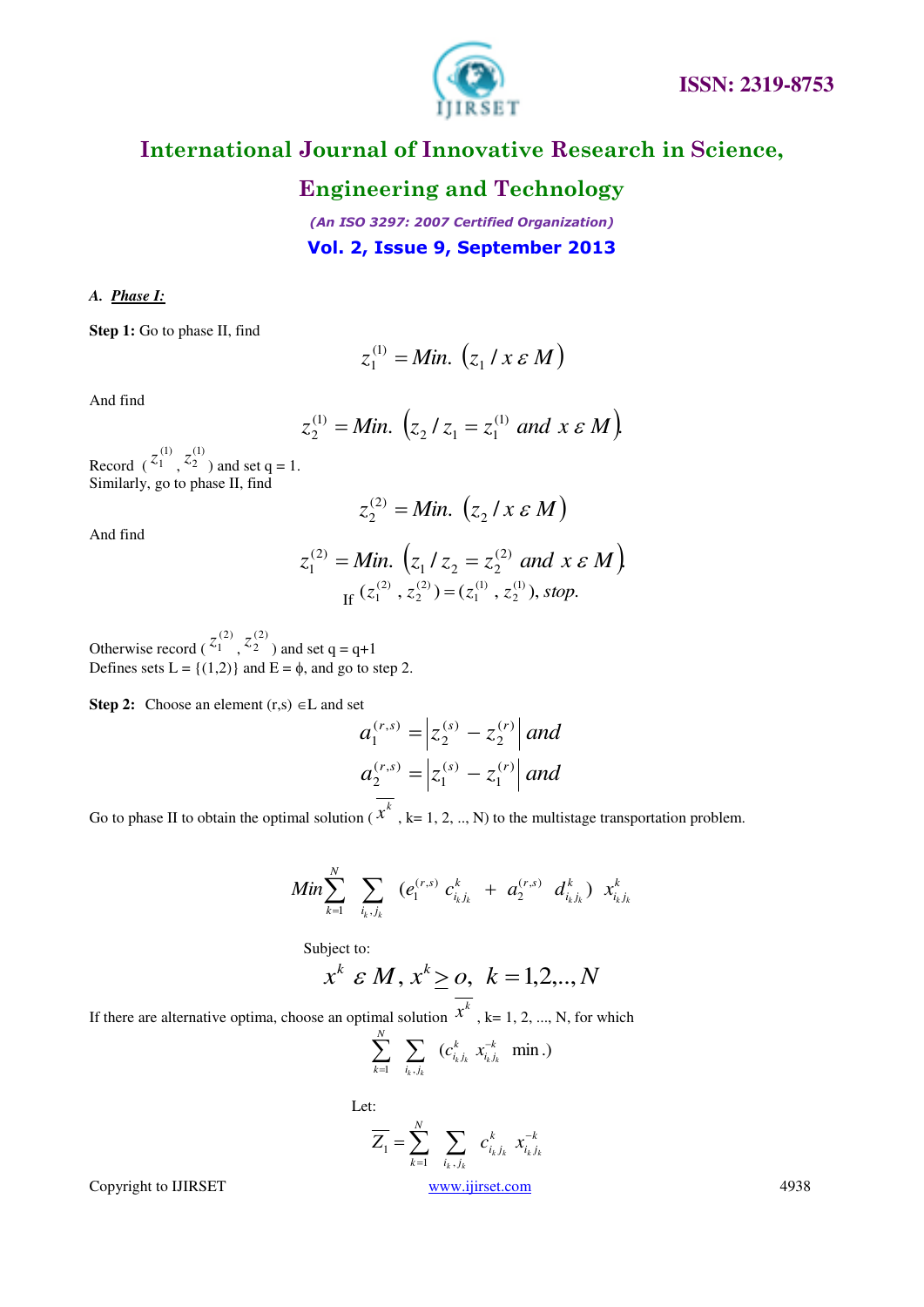



### **Engineering and Technology**

*(An ISO 3297: 2007 Certified Organization)*  **Vol. 2, Issue 9, September 2013**

And

$$
\overline{Z_2} = \sum_{k=1}^{N} \sum_{i_k, j_k} d_{i_k j_k}^k x_{i_k j_k}^{-k}
$$
  
If  $(\overline{z_1}, \overline{z_2})$  is equal to  $(z_1^{(r)}, z_2^{(r)})$  or  $(z_1^{(s)}, z_2^{(s)})$ 

Set  $E = E \cup \{(r,s)\}\$ and go to step 3.

Otherwise record (  $(q)$ 2  $(q)$  $z_1^{(q)}$ ,  $z_2^{(q)}$  such that  $a_2^{(q)} = z_2$  and set  $q = q + 1$ ,  $_1 - \sim_2$  $z_1^{(q)} = z_1 = z_2^{(q)} = z_2$  and set  $q = q +$  $L = L \cup \{(r,q)\}, (q,s)\}\$  and go to step 3.

**Step 3:** Set  $L = L - \{(r-s)\}\$ . If  $L = \phi$ , stop.

Otherwise go to step 2.

### *B. Phase II:*

**Step 1:** Reduce the original problem to the modified form in terms of the new variables  $\beta^k$ 

**Step 2:** Find an initial basic feasible solution to the modified problem.

**Step 3:** Solve the subproblems

$$
w^k = (c^k - c_B \ R_o \ A^k) \ x^k
$$

Subject to  
\n
$$
D^k x^k = b^k,
$$
\n
$$
x^k \ge 0, k = 1, 2, ..., N.
$$

Obtaining *k*  $\hat{x}_l^k$  and optimal objective values  $w^{*k}$ , by using the transportation technique, Go to step 4.

**Step 4:** For the current iteration, find

$$
\rho^k = w - c_B \quad v^k \quad k = 1, 2, ..., N,
$$

and then determine

$$
\rho = \mathop{\mathit{Min}}_{k} \left( \rho^{k} \right)
$$

If  $\rho \geq o$ , the current solution is optimal and the process is terminated, the optimal solution to multistage transportation problem is:

$$
x^{k} = \sum_{L=1}^{L} \beta_{L}^{K} \stackrel{AK}{x_{L}}, k = 1, 2, ..., N
$$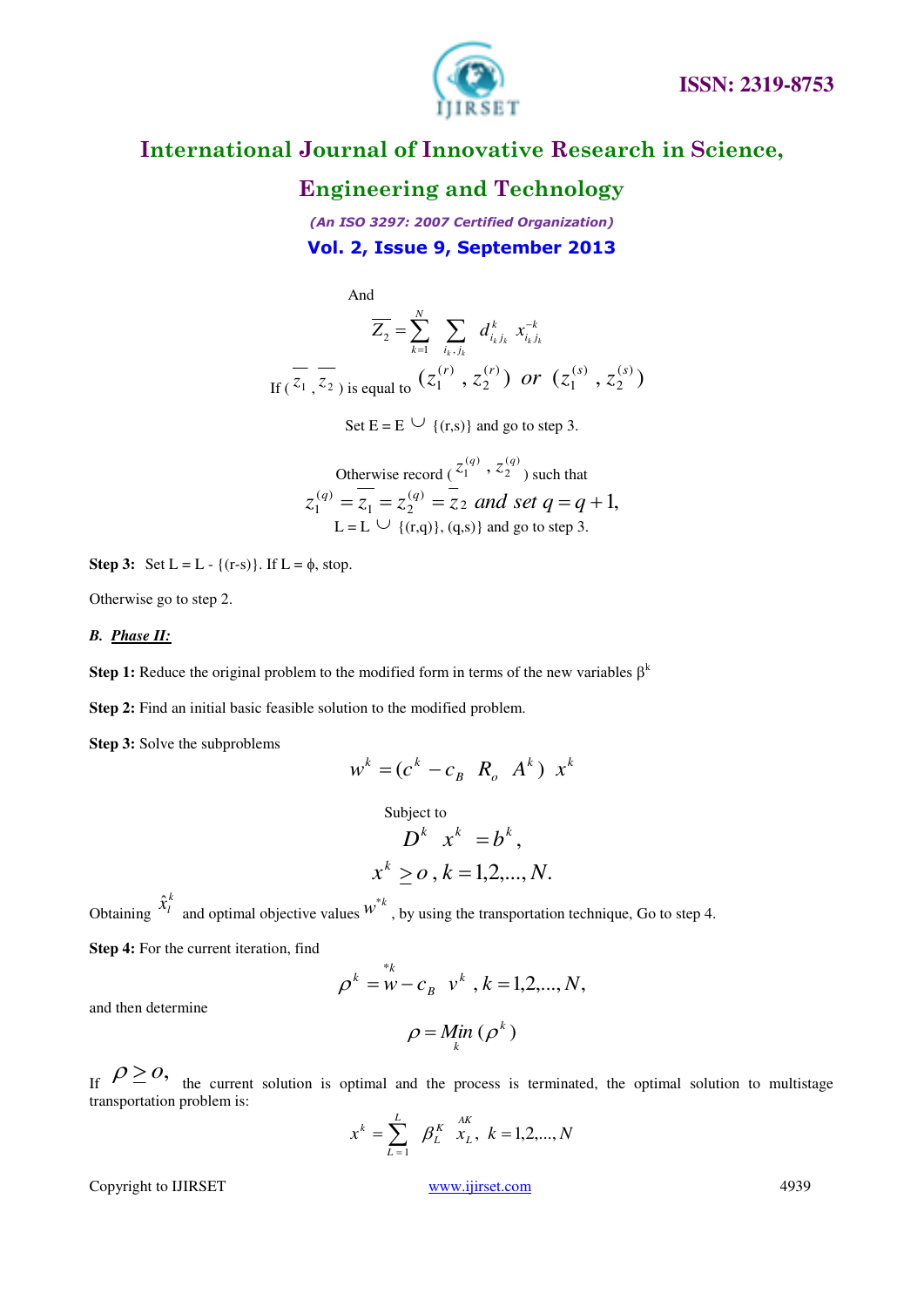

# **Engineering and Technology**

*(An ISO 3297: 2007 Certified Organization)*  **Vol. 2, Issue 9, September 2013**

Otherwise, go to step 5.

**Step 5:** Introduce the variable  $\beta_L^k$  corresponding to  $\rho$  into the basic solution. Determine the leaving variable using the feasibility condition and compute the next  $B^{-1}$  using the revised simplex method technique, go to step3.

### IV. A CASE STUDY: EFFICIENT DISTRIBUTION OF WHEAT AND FLOUR IN MIDDLE EGYPT MILLSTONES CO.

#### **A. DATA COLLECTION**

The presented algorithm is applied to Middle Egypt Millstones Company (El-Minia Sector) to obtain the nondominated extreme points in the objective space for transporting wheat and flour. The problem is a bi-criteria two-stage transportation problem to transport wheat and different types of flour between main stores (suppliers) to millstones (warehouses) and finally to destinations (customers). The collected data for transportation cost (LE/ton), transportation deterioration (losses) (LE/ton), availabilities of main sources, requirements of warehouses, and destinations (ton) are presented in Tables (2), (3) for the first and the second stages respectively.

Table (2) Transportation cost, deterioration, availabilities and requirements for stage (1).

| $-M.$ Stones<br><b>Stores</b> | Maghagha | Beni Mazar | Samalout | El-Minia | AbuKorkas | Mallawy | Availabilities |
|-------------------------------|----------|------------|----------|----------|-----------|---------|----------------|
| Maghagha                      | (0, 0)   | (9, 1)     | (12, 3)  | (15, 4)  | (18, 5)   | (21, 6) | 4350           |
| Samalout                      | (12, 3)  | (9, 2)     | (0, 0)   | (9, 2)   | (12, 3)   | (15, 4) | 5340           |
| El-Minia                      | (15, 4)  | (13, 3)    | (9, 2)   | (0, 0)   | (9, 3)    | (12, 4) | 5320           |
| Deermawas                     | (22, 5)  | (20, 5)    | (17, 3)  | (13, 2)  | (11, 2)   | (9, 2)  | 4017           |
| Requirements                  | 2900     | 2624       | 3560     | 4213     | 3729      | 4011    | 19027, 21037)  |

| <b>Stores</b><br>Destinations <sup>7</sup> | El-<br>Edwa | Magh-<br>agha | Beni<br>Mazar | Matai   | Sama-<br>lout | El<br>Minia | Abu-<br>Korkas | Mall-<br>awy | Deerm-<br>awas | Availa-<br>bilities |
|--------------------------------------------|-------------|---------------|---------------|---------|---------------|-------------|----------------|--------------|----------------|---------------------|
| Maghagha                                   | (9, 2)      | (0, 0)        | (9, 1)        | (11, 2) | (12, 3)       | (15, 4)     | (18, 5)        | (21, 6)      | (22, 5)        | 2900                |
| Beni Mazar                                 | (9, 1)      | (9,1)         | (0, 0)        | (9, 1)  | (9, 2)        | (13, 3)     | (15, 2)        | (19, 3)      | (20, 5)        | 2624                |
| Samalout                                   | (13, 4)     | (12, 3)       | (9, 2)        | (9, 2)  | (0, 0)        | (9, 2)      | (12, 3)        | (15, 4)      | (17, 3)        | 3560                |
| El Minia                                   | (16,3)      | (15, 4)       | (13, 3)       | (11, 4) | (9, 2)        | (0, 0)      | (9, 3)         | (12, 4)      | (13, 2)        | 4213                |
| Abu Korkas                                 | (19.5)      | (18, 5)       | (15, 2)       | (14, 3) | (12, 3)       | (9, 3)      | (0, 0)         | (9, 2)       | (11, 2)        | 3729                |
| Mallawy                                    | (22,5)      | (21, 6)       | (19, 3)       | (17, 4) | (15, 4)       | (12, 4)     | (9, 2)         | (0, 0)       | (9, 2)         | 4011                |
| Requirements                               | 910         | 2853          | 2594          | 1466    | 1759          | 2848        | 1389           | 2136         | 1424           | (21037,<br>17379)   |

Table (3) Transportation cost, deterioration, availabilities and requirements for stage (2).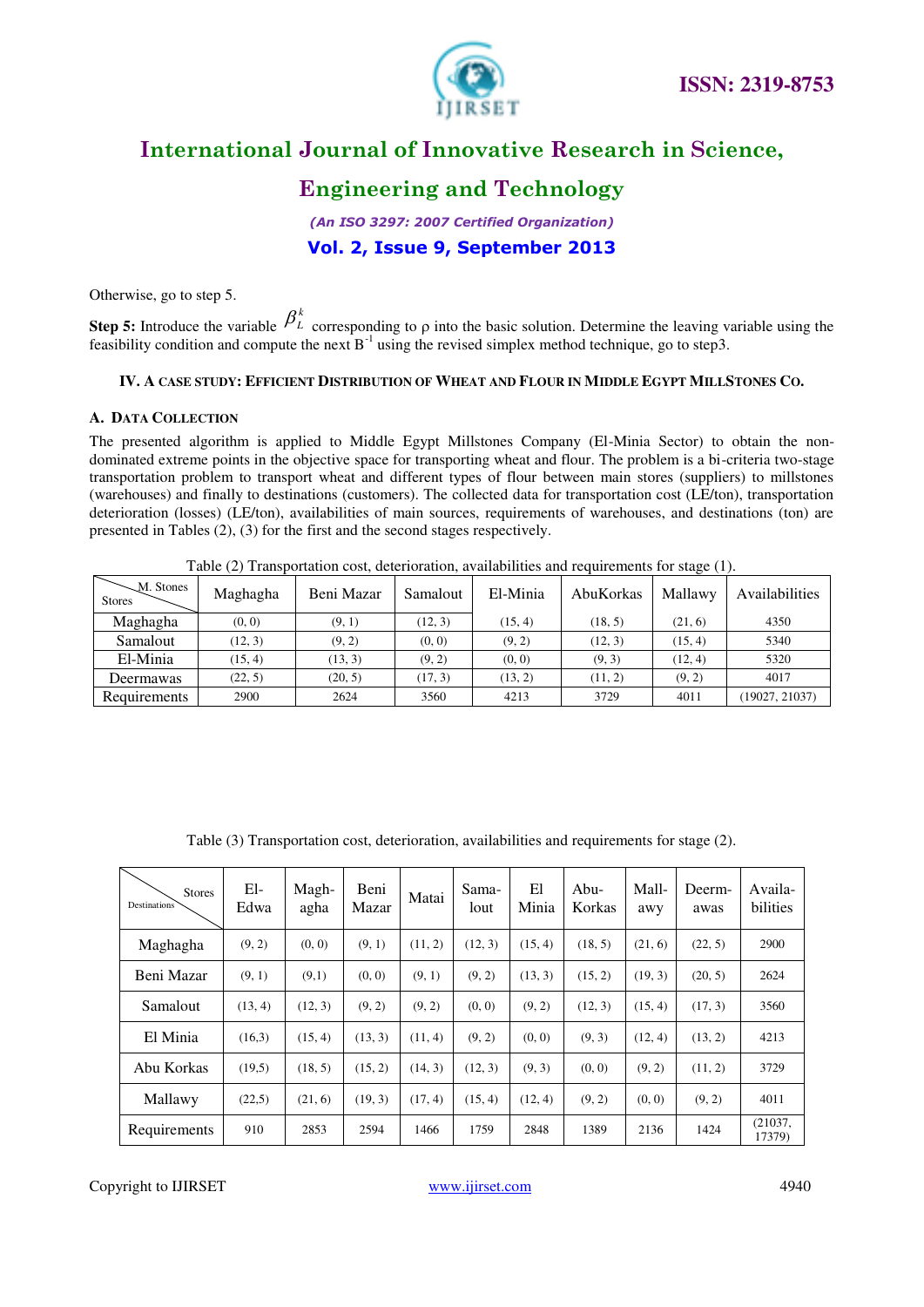

# **Engineering and Technology**

*(An ISO 3297: 2007 Certified Organization)*  **Vol. 2, Issue 9, September 2013**

#### **B. APPLICATION RESULTS**

The problem is solved by the presented algorithm and Tables (4), (5) illustrate the non-dominated extreme points as well as the efficient distribution accompanying each iteration. Choosing a non-dominated point and its related distribution from Tables (4), and (5) should be done according to the decision maker point of view.

| Iteration      | L                  | $1.001$ , $1.001$ and $1.001$ and $1.001$ and $1.001$ and $1.001$ and $1.001$ and $1.001$<br>E | <b>Recorded Points</b>                                    |
|----------------|--------------------|------------------------------------------------------------------------------------------------|-----------------------------------------------------------|
| 1              | $\{(1,2)\}\$       | Φ                                                                                              | $Z^{(1)}$ = (102914,23301),<br>$Z^{(2)}$ = (114802,20430) |
| $\overline{2}$ | $\{(1,3),(3,2)\}\$ | Φ                                                                                              | $Z^{(3)}$ = (105496,20765)                                |
| 3              | $\{(3,2)\}\$       | $\{(1,3)\}\$                                                                                   | $Z^{(3)}$ = (105496,20765)                                |
| 4              | Φ                  | $\{(1,3), (3,2)\}\$                                                                            | $Z^{(3)}$ = (105496,20765)                                |

Table (4): Solution of the real Problem in the objective space.

Table (5): The efficient distribution for both stages (1) and (2) for all iterations.

| Iteration      | Efficient Distribution for<br>Stage $(1)$                                                                                                                                   | Efficient Distribution for Stage (2)                                                                                                                                                                                                                       |
|----------------|-----------------------------------------------------------------------------------------------------------------------------------------------------------------------------|------------------------------------------------------------------------------------------------------------------------------------------------------------------------------------------------------------------------------------------------------------|
|                | $x_{11}^{1} = 2900$ , $x_{12}^{1} = 1450$ ,<br>$x_{22}^1 = 1174$ , $x_{23}^1 = 3560$ ,<br>$x_{34}^1$ = 4213, $x_{35}^1$ = 1107,<br>$x_{45}^{1} = 282$ , $x_{46}^{1} = 2693$ | $x_{11}^2 = 47$ , $x_{12}^2 = 2853$ , $x_{21}^2 = 30$ , $x_{23}^2 = 2594$ , $x_{31}^2 =$<br>833, $x_{34}^2 = 968$ , $x_{35}^2 = 1759$ , $x_{44}^2 = 498$ , $x_{46}^2 = 2848$ ,<br>$x_{49}^2$ = 867. $x_{57}^2$ = 1389. $x_{68}^2$ = 2136, $x_{69}^2$ = 557 |
| $\overline{2}$ | $x_{11}^1 = 2900$ , $x_{12}^1 = 1450$ ,<br>$x_{22}^1$ = 1174, $x_{23}^1$ = 3560,<br>$x_{34}^{1} = 4213, x_{35}^{1} = 65, x_{45}^{1} =$<br>$x_{46}^{1} = 2693$               | $x_{11}^2 = 47$ , $x_{12}^2 = 2853$ , $x_{21}^2 = 30$ , $x_{23}^2 = 2594$ , $x_{31}^2 =$<br>335, $x_{34}^2 = 1466$ , $x_{35}^2 = 1759$ , $x_{41}^2 = 498$ , $x_{46}^2 = 2848$ ,<br>$x_{49}^2 = 867, x_{57}^2 = 1389, x_{68}^2 = 2136, x_{69}^2 = 557$      |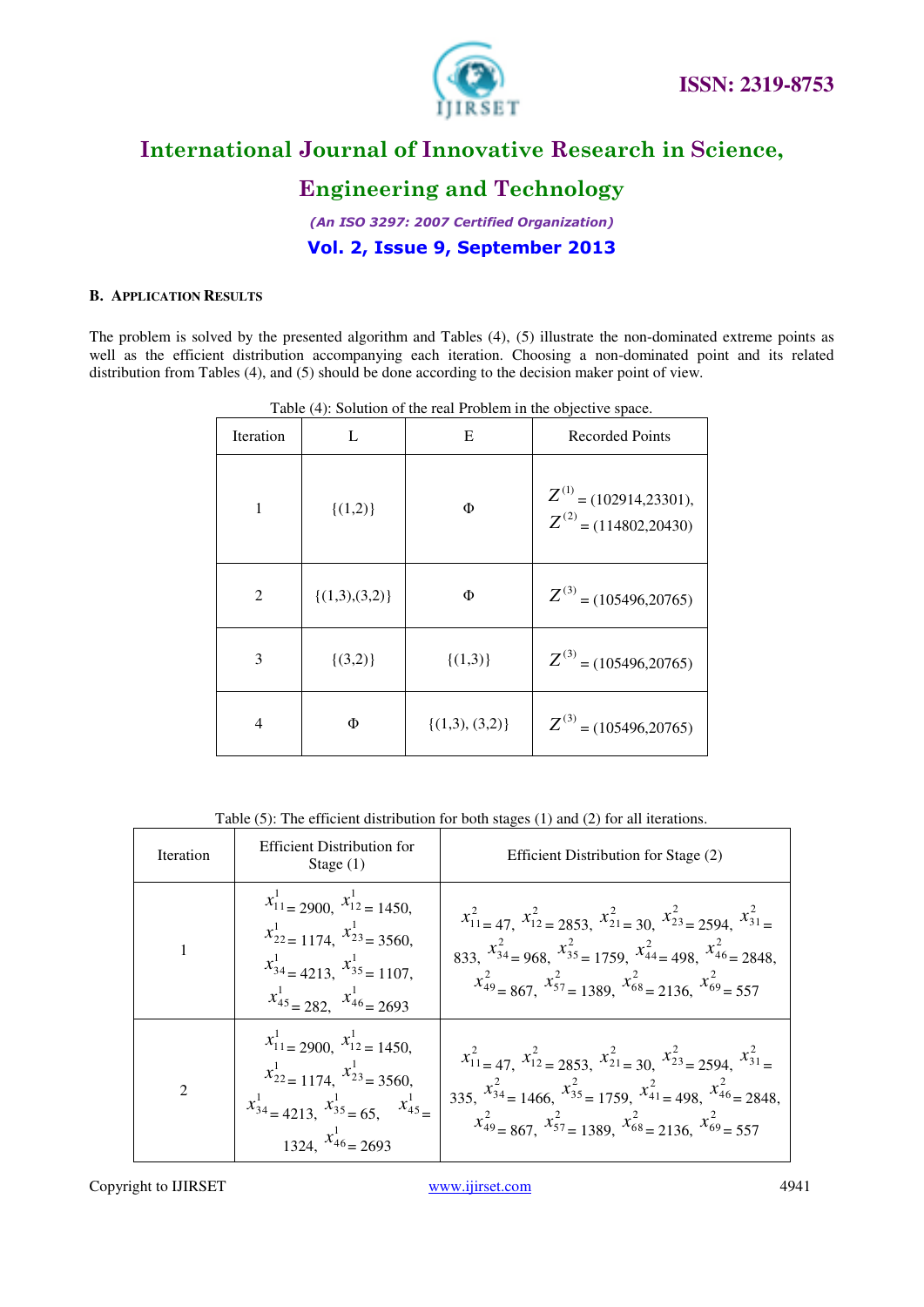



### **Engineering and Technology**

*(An ISO 3297: 2007 Certified Organization)*  **Vol. 2, Issue 9, September 2013**

| $x_{11}^{1} = 2900, \ x_{12}^{1} = 1450,$<br>$x_{22}^1 = 1174$ , $x_{23}^1 = 3560$ ,<br>$x_{34}^{1} = 4213, x_{35}^{1} = 1107,$<br>$x_{45}^{1} = 282, x_{46}^{1} = 2693$ | $x_{11}^2 = 47$ , $x_{12}^2 = 2853$ , $x_{21}^2 = 30$ , $x_{23}^2 = 2594$ , $x_{31}^2 =$<br>335, $x_{34}^2 = 1466$ , $x_{35}^2 = 1759$ , $x_{41}^2 = 498$ , $x_{46}^2 = 2848$ ,<br>$x_{49}^2 = 867$ , $x_{57}^2 = 1389$ , $x_{68}^2 = 2136$ , $x_{69}^2 = 557$ |
|--------------------------------------------------------------------------------------------------------------------------------------------------------------------------|----------------------------------------------------------------------------------------------------------------------------------------------------------------------------------------------------------------------------------------------------------------|
| $x_{11}^{1} = 2900, x_{12}^{1} = 1450,$<br>$x_{22}^1 = 1174$ , $x_{23}^1 = 3560$ ,<br>$x_{34}^{1} = 4213, x_{35}^{1} = 65, x_{45}^{1} =$<br>1324, $x_{46}^{1} = 2693$    | $x_{11}^2 = 47, x_{12}^2 = 2853, x_{21}^2 = 365, x_{23}^2 = 2259, x_{33}^2 =$<br>335, $x_{34}^2 = 1466$ , $x_{35}^2 = 1759$ , $x_{41}^2 = 498$ , $x_{46}^2 = 2848$ ,<br>$x_{49}^2 = 867$ , $x_{57}^2 = 1389$ , $x_{68}^2 = 2136$ , $x_{69}^2 = 557$            |

#### **V. CONCLUSION**

In certain situations, two objectives are relevant in transportation problems, also, the goods transportation may not operate always directly among suppliers and customers. In such problems, it is possible to optimize the transportation on two stages. The presented algorithm in this paper enables solving such problems more realistically. It can be used for determining all efficient extreme points.

The main advantage of this approach is that the bi-criteria two stage transportation problem can be solved using the standard form of a transportation problem at each iteration.

From the application, decision maker will have all efficient extreme points and their related distributions. Therefore, he can choose any point which provides his policy.

#### **REFERENCES**

- [1] Berzina, Istranikova, "The way of solving two-stage transportation problems", Mathematical Methods in Economics, 39 44, 1999.
- [2] Osman M.S.A., Ellaimony E.E.M., "On bi-criteria multi-stage transportation problems", Proceedings of the first ORMA conference, pp 143 157, 27 – 29 Nov. 1984.
- [3] Aneja Y.P., Nair K.P.K., "Bi-criteria transportation Problems", Management Science, vol. 25, pp 1 11, , 1979.
- [4] Lee S.M., Moore L.J., "Optimizing transportation problems with multiple objectives", AIIE Transactional, vol. 5, pp 332 338, 1973.
- [5] Diaz J.A., "Solving multi-objective transportation problem", Ekonomicko- Matematicky Obzor, vol. 14, pp 267 274, 1978.
- [6] Diaz J.A., "Finding a complete description of all efficient solutions to a multi-objective transportation problem", Ekonomicko- Matematicky Obzor, vol. 15, pp 62 – 73, 1979.
- [7] Isermann H., "The enumeration of all efficient solutions", Naval Research Logistic Quarterly, vol. 26, pp 123 139, 1979.
- [8] Current J., Min H., "Multi-objective design of transportation networks: Taxonomy and annotation", European Jornal of Operations Research, vol. 26, 1986,.
- [9] Ringuest, J.L., Rinks, D.B., "Interactive solutions for the linear multiobjective transportation problem", Eur. J. Oper. Res. 32, 96 106, 1987.
- [10] Taha H.A., "Operations Research, An Introduction", Seventh Edition, Prentice Hall, ISBN 0-13-048808-9, 2003.
- [11] Hillier F.S., Lieberman G.J., "Introduction to Operations Research", Seventh Edition, Mc Graw-Hill, ISBN 0-07-118163-6, 2001.
- [12] Yousria A., Bothina E. and Hanadi Z., "Trust region algorithm for multi-objective transportation, assignment, and transshipment problems", Life Science Journal, 9 (3): Page 1765-1772, 2012.
- [13] Khurana A. and Arora S., "Solving transshipment problems with mixed constraints", International Journal of Management Science and Engineering Management, 6 (4): Page 292-297, 2011.
- [14] Khurana A., Tripti V. and Arora S., "An algorithm for solving time minimizing capacitated transshipment problem", International Journal of Management Science and Engineering Management, 7 (3): Page 192-199, 2012.